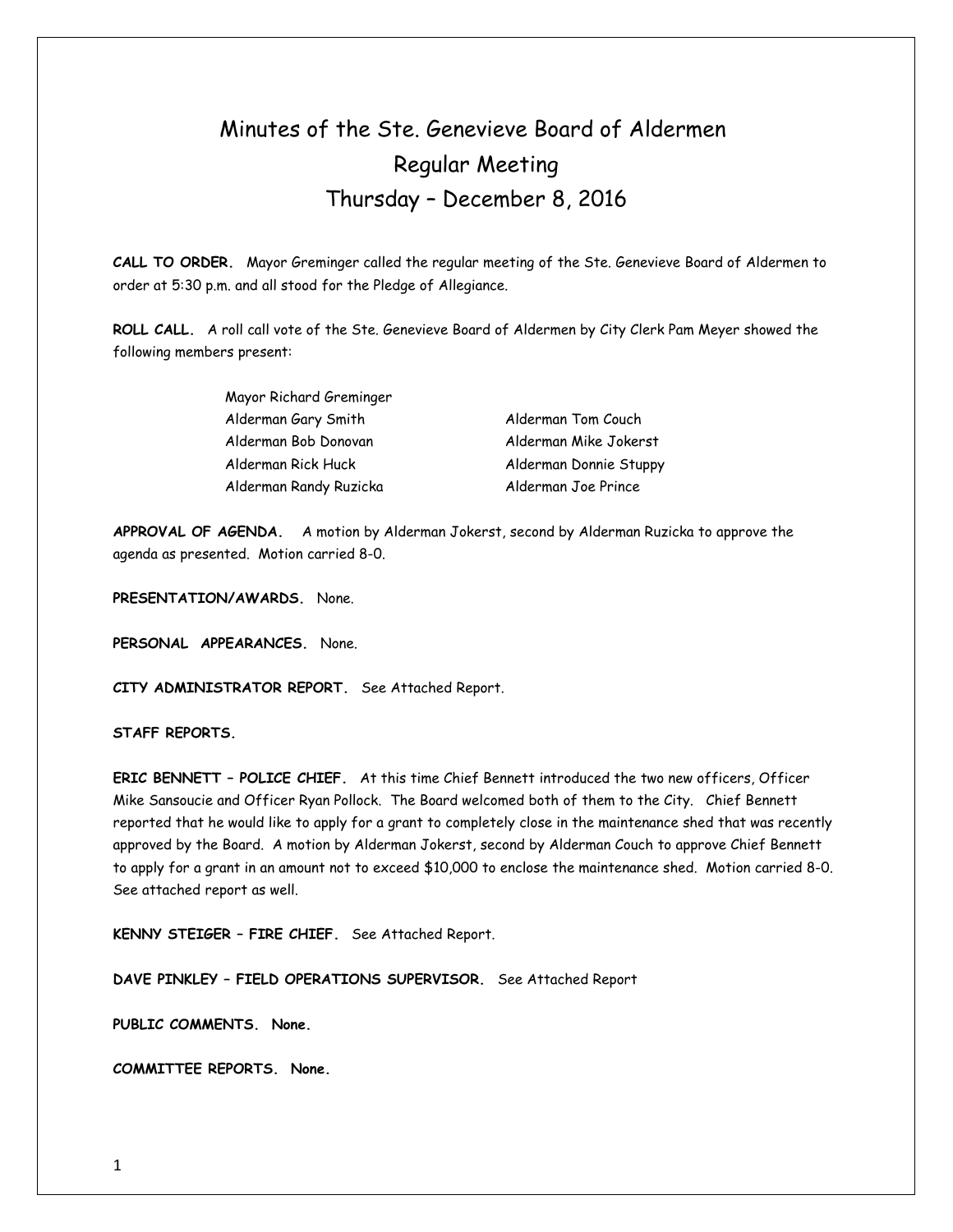#### **CONSENT AGENDA.**

**Minutes – Board of Aldermen** – **Regular Meeting – November 10, 2016.** A motion by Alderman Ruzicka, second by Alderman Stuppy to approve the Minutes of the Ste. Genevieve Board of Alderman Regular Meeting of November 10, 2016. Motion carried 8-0.

**Minutes – Board of Aldermen – Closed Session – November 10, 2016.** A motion by Alderman Stuppy, second by Alderman Smith to approve the minutes of the Ste. Genevieve Board of Aldermen Closed Session November 10, 2016. Motion carried 8-0.

**Minutes – Board of Aldermen - Special Meeting – November 22, 2016.** A motion by Alderman Jokerst, second by Alderman Prince to approve the minutes of the Ste. Genevieve Board of Aldermen Special Meeting of November 22, 2016. Motion carried 8-0.

**Treasurer's Report – October 2016.** A motion by Alderman Jokerst, second by Alderman Stuppy to approve the Treasurer's Report for October 2016. Motion Carried 8-0.

**OLD BUSINESS.** None.

## **NEW BUSINESS**

**BILL NO. 4135. AN ORDINANCE AUTHORIZING THE MAYOR TO ENTER INTO AN AGREEMENT BETWEEN THE CITY OF STE. GENEVIEVE AND THE STE. GENEVIEVE COMMUNITY ACCESS TELEVISION BOARD (CHANNEL 990/991). 1st READING.** A motion by Alderman Smith, second by Alderman Ruzicka, Bill No. 4135 was placed on its first reading, read by title only, considered and passed with a 8-0 vote of the Board of Aldermen.

**BILL NO. 4136. AN ORDINANCE AMENDING THE CITY OF STE. GENEVIEVE CODE OF ORDINANCES CHAPTER 360: STOPPING FOR LOADING OR UNLOADING ONLY; SECTION 365.080 PARKING BY HEAVY VEHICLES ON CITY STREETS REGULATED AS SET FORTH BELOW. 1ST READING.** A motion by Alderman Stuppy, second by Alderman Smith, Bill No. 4136 was placed on its first reading, read by title only, considered and passed as amended with a 8-0 vote of the Board of Aldermen.

**BILL NO. 4137. AN ORDINANCE OF THE CITY OF STE. GENEVIEVE AUTHORIZING THE MAYOR TO ENTER INTO A PROPOSAL WITH DUTCH ENTERPRISES OF JACKSON, MISSOURI FOR AN EMERGENCY REPAIR OF THE SEWER LINE ON RIVERVIEW DRIVE IN AN AMOUNT NOT TO EXCEED \$10,861.00. 1ST READING.** A motion by Alderman Smith, second by Alderman Ruzicka, Bill No. 4137 was placed on its first reading, read by title only, considered and passed as amended with a 8-0 vote of the Board of Aldermen. A motion by Alderman Jokerst, second by Alderman Huck to proceed with the second and final reading of Bill No. 4137. Motion carried 8-0. A motion by Alderman Prince, second by Alderman Ruzicka, Bill No. 4137 was placed on its second and final reading, read by title only, considered and passed by a roll call vote as follows: Ayes: Alderman Joe Prince, Alderman Tom Couch, Alderman Richard Huck, Alderman Bob Donovan, Alderman Randy Ruzicka, Alderman Gary Smith, Alderman Mike Jokerst and